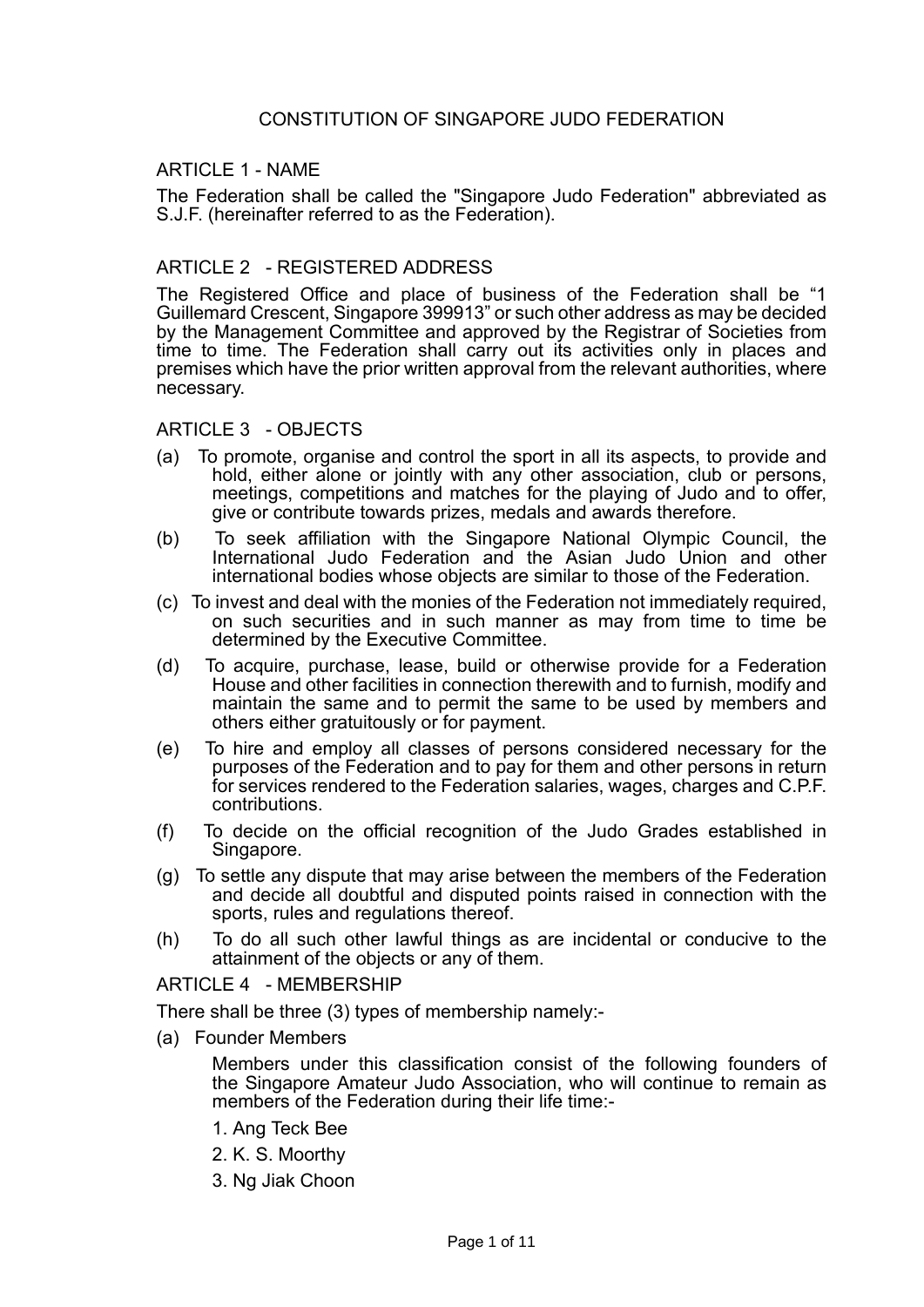- 4. Seet Wee Swee
- 5. Ooi Teong Siak
- 6. Lim Lian Siong
- 7. Lim Tsoh Pway (Miss)
- 8. L. M. Mani
- 9. Georgie Lee
- 10. Michael Lim Cheng Choo
- 11. Anthony Lee
- 12. Robert Kwok Yew Kee
- 13. Tang Tuck Wah
- 14. Albert Lam Wah Chai
- 15. Leong Chooi Feng
- (b) Affiliate Members

Amateur judo clubs or associations who are affiliated to the Singapore Judo Federation.

(c) Honorary Members

The Federation may confer or bestow the title of Honorary Members to persons who have for a continuous period served in the Singapore Judo Federation Management Committee for 10 years or will be of service to the Federation and towards the Sports of Judo. This title shall be conferred upon by the Executive Committee.

- (d) Associate Member
	- (i) An Associate Member is one who believes and supports the objectives of the organisation but is not a member as otherwise defined.
	- (ii) Any branch or group having the control of the sport of Judo as recognised by the management committee of the Federation is eligible to be an Associate Member. Associate Members shall have no right to vote or hold elected office.
- (e) Business Members
	- (i) A business member is an entity or business registered with ACRA that believes and supports the objectives of the Singapore Judo Federation.
	- (ii) Any business entity or business having the control of the sport of Judo as recognised by the management committee of the Singapore Judo Federation is eligible to be a Business Member. Business Members shall have no right to vote at any meetings or hold elected office.

ARTICLE 5 - REPRESENTATION

- (a) Founder Member may attend all General Meetings and Extraordinary General Meetings and may also be nominated to the Sub-Committee of the Singapore Judo Federation.
- (b) Each Affiliated Club/Association shall nominate a representative by letter of appointment and is eligible to attend all General Meetings. Such representatives are eligible to stand for election to the Executive Committee.
- (c) Honorary Members may attend all General Meetings and other manifestations of the Singapore Judo Federation. They shall not be eligible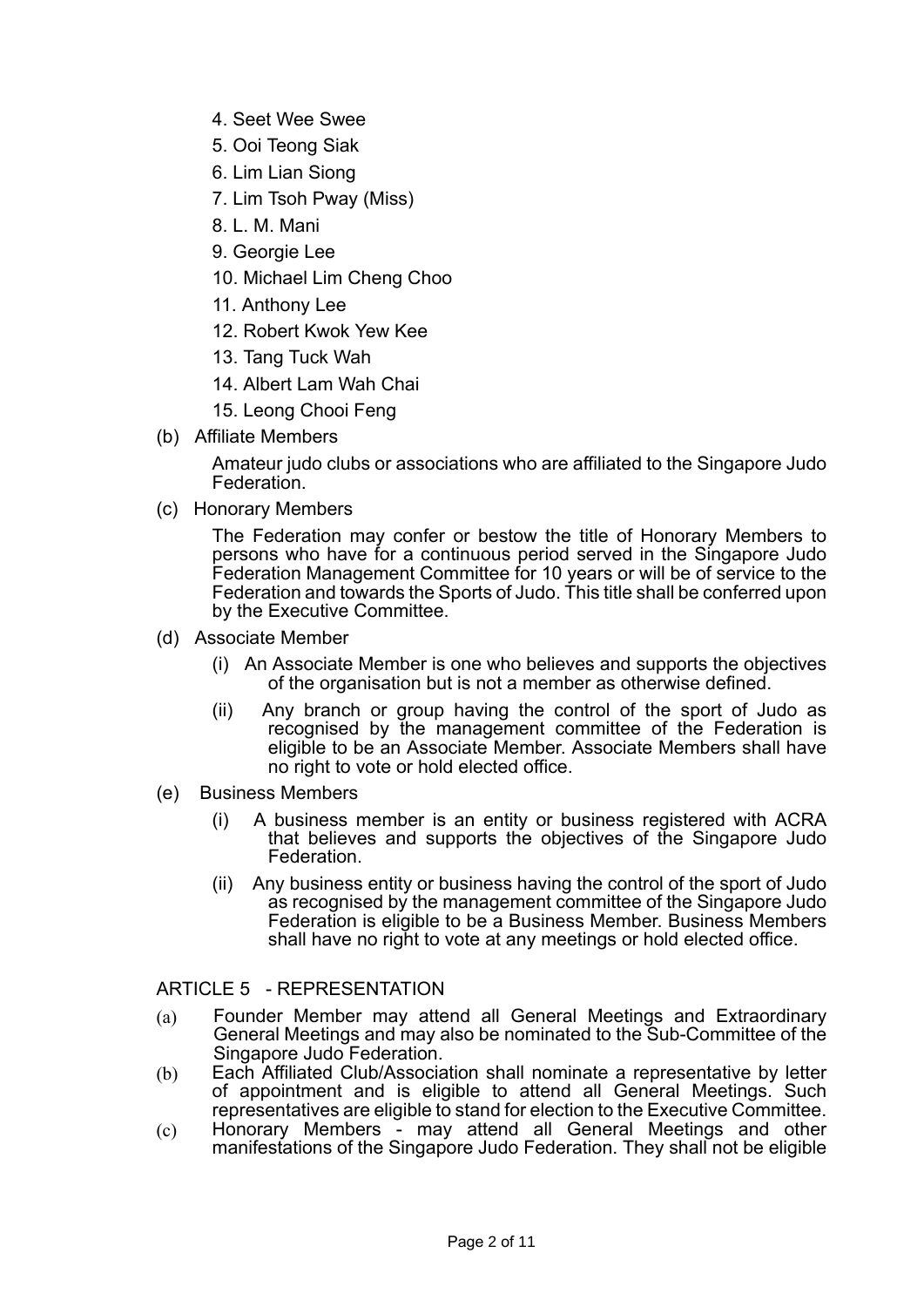to vote at all General Meetings and shall not be eligible to hold office in the Management Committee of the Singapore Judo Federation.

# ARTICLE 6 - AFFILIATION OF CLUBS/ASSOCIATION

- (a) All registered clubs and associations in the Republic of Singapore professing a similar set of objects as those of the Singapore Judo Federation may be affiliated.
- (b) Any registered club or association in the Republic of Singapore wishing to be affiliated to the Singapore Judo Federation must send to the Hon. Secretary General of the Singapore Judo Federation the following:-
	- (i) A letter of application for affiliation which is to be signed by the President and Hon. Secretary of the Club/Association concerned.
	- (ii) A copy of its Constitution.
	- (iii) A list of its office bearers and Committee Members for the current year.
	- (iv) An affiliation fee of Singapore \$100/- (One Hundred) per annum or such sums as may be decided from time to time by a general meeting of the members. This Affiliation fee is for current calendar year during which the application is made.

ARTICLE 7(A) ANNUAL AFFILIATION FEE

- (a) The Annual Affiliation Fee shall be payable by all affiliates. The Affiliation Fee shall be Singapore \$100/- (One Hundred) or such sums as may be determined by the Executive Committee constituted on hereunder.
- (b) The Annual Affiliation Fee shall become due on or before the 15th day of January of each calendar year.
- (c) In the event of non-payment of the Annual Affiliation Fee by any affiliate then the Hon. Secretary General shall send a reminder to the payment of Annual Affiliation Fee. Affiliate(s) so reminded should pay their fees on or before the 15th day of February of the same year.
- (d) Any affiliate failing to pay its Annual Affiliation Fee by the 15th day of February shall cease to be an affiliate of the Federation and shall forfeit all rights and privileges of membership.
- (e) Any affiliate so defaulted for non-payment of Annual Affiliation Fee may be reinstated on payment of all arrears of Annual Affiliation Fees due provided that the Executive Committee has no objection to such reinstatement.
- (f) Any affiliate unable to pay arrears of the Annual Affiliation Fee may apply for exemption from payments at the sole discretion of the Executive Committee.
- 7(B) AFFILIATES AND RULES GOVERNING THEIR ACTIVITIES
- a Any affiliate shall not, without the prior permission of the Federation, engage in any activity in the name of the Federation.
- b Any affiliate leaving the country for performance or competition shall apply in writing for approval from the Federation.
- c In the event of any member of an affiliate club being dismissed, the Federation shall be informed of the matter. The Federation shall then circularise to all affiliates advising them not to accept such a person as a member.
- d Any affiliate having been proved to have acted against the Rules and Regulations or done anything detrimental to the reputation of the Federation shall be dismissed by the Executive Committee. The said affiliate shall be entitled to appeal to a general meeting against the decision of the Executive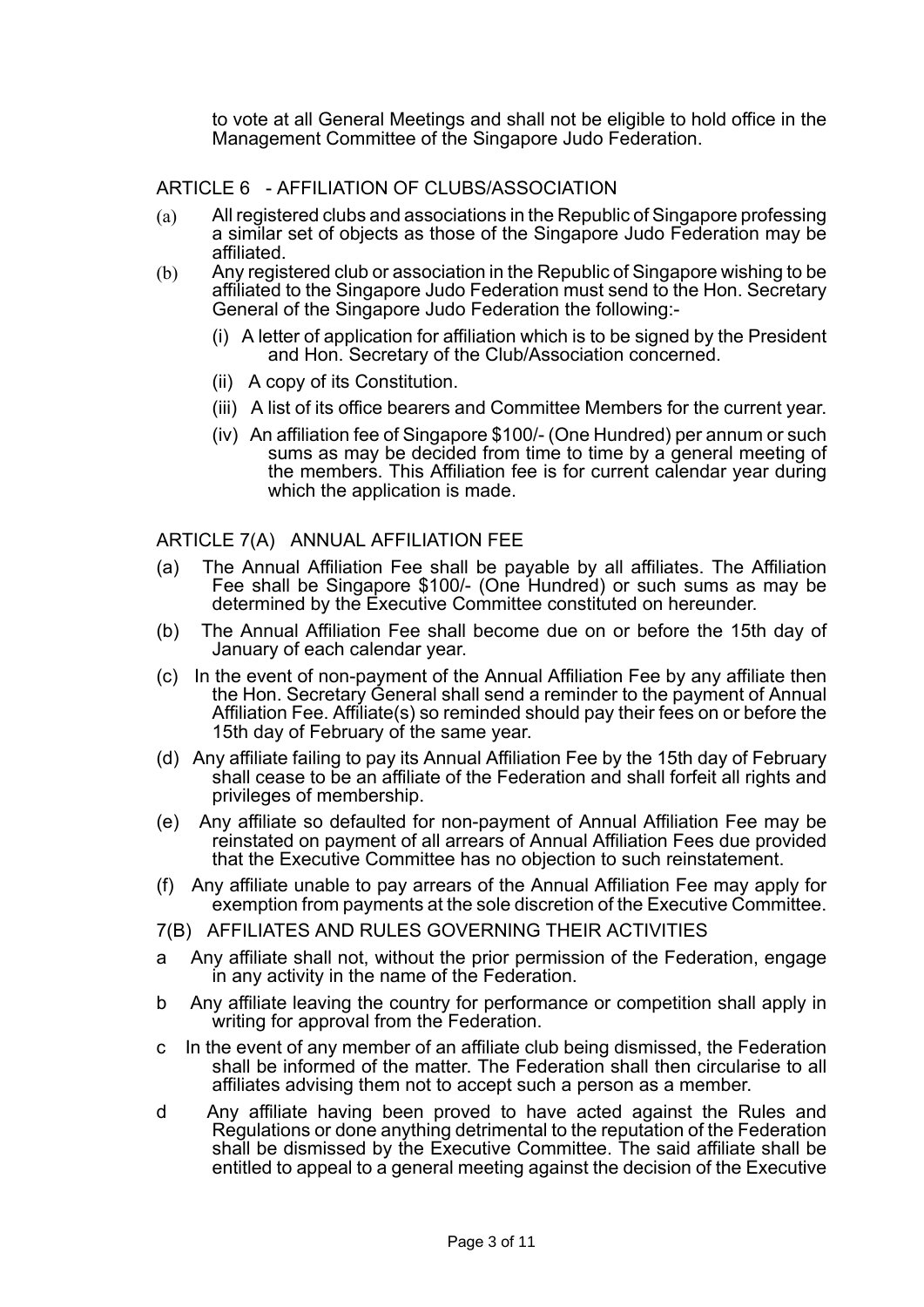Committee. The decision of the general meeting by way of a simple majority shall be final and binding.

# ARTICLE 8 - RESIGNATION OF MEMBERSHIP

- (a) Any Founder Member may resign his membership by giving notice in writing to the Hon. Secretary General of his/her intention to do so. Every such notice, unless otherwise expressed, shall be deemed to take effect as from the date the Executive Committee accepts such notice.
- (b) Any Affiliate Member may terminate its membership by giving notice in writing to the Hon. Secretary General of its intention to do so. Every such notice shall, unless otherwise expressed, be deemed to take effect as from the date the Executive Committee accepts such notice but shall be liable for all its arrears.

### ARTICLE 9 - MANAGEMENT

- (a) The management of the Singapore Judo Federation shall be fully vested in the Executive Committee.
- (b) The Executive Committee shall be composed of:-
	- (i) President 1 post
	- (ii) Senior Vice President 1 post
	- (iii) Vice President 1 post
	- (iv) Hon. Secretary General 1 post
	- (v) Hon. Asst. Secretary General 1 post
	- (vi) Hon Treasurer 1 post
	- (vii) Hon. Asst. Treasurer 1 post
	- (viii) Committee Members 4 posts

### Total : 11 posts

- 
- (c) #TEXTBOX#
	- A Management Committee Member should not be related to another Management Committee member by way of blood-ties or marriage unless prior approval was sought at a General Meeting.
- (d) Members of the Executive Committee shall hold office for two (2) consecutive years except the Hon. Asst. Treasurer and the Hon. Treasurer who shall not be re-elected for a second consecutive term. All other retiring members of Executive Committee are eligible for re-election. The Committee Members shall hold office for one (1) year only.
- (e) Resignation or deaths occurring in the Executive Committee Membership shall be filled in by the person next in line and may continue to hold office for the duration of his predecessor's entitlement.
- (f) The Executive Committee may co-opt a Representative of a Club/ Association or a Founder Member to fill vacancies if the person next in line is not willing to take over the duties.
- $(g)$  #TEXTBOX# Any change of Management Committee members shall be notified to the Registrar of Societies and the Commissioner of Charities within 2 weeks of the change.
- (h) #TEXTBOX# The Management Committee Member has the duty to declare any business, commercial and / or personal interests that may directly relate to the Sport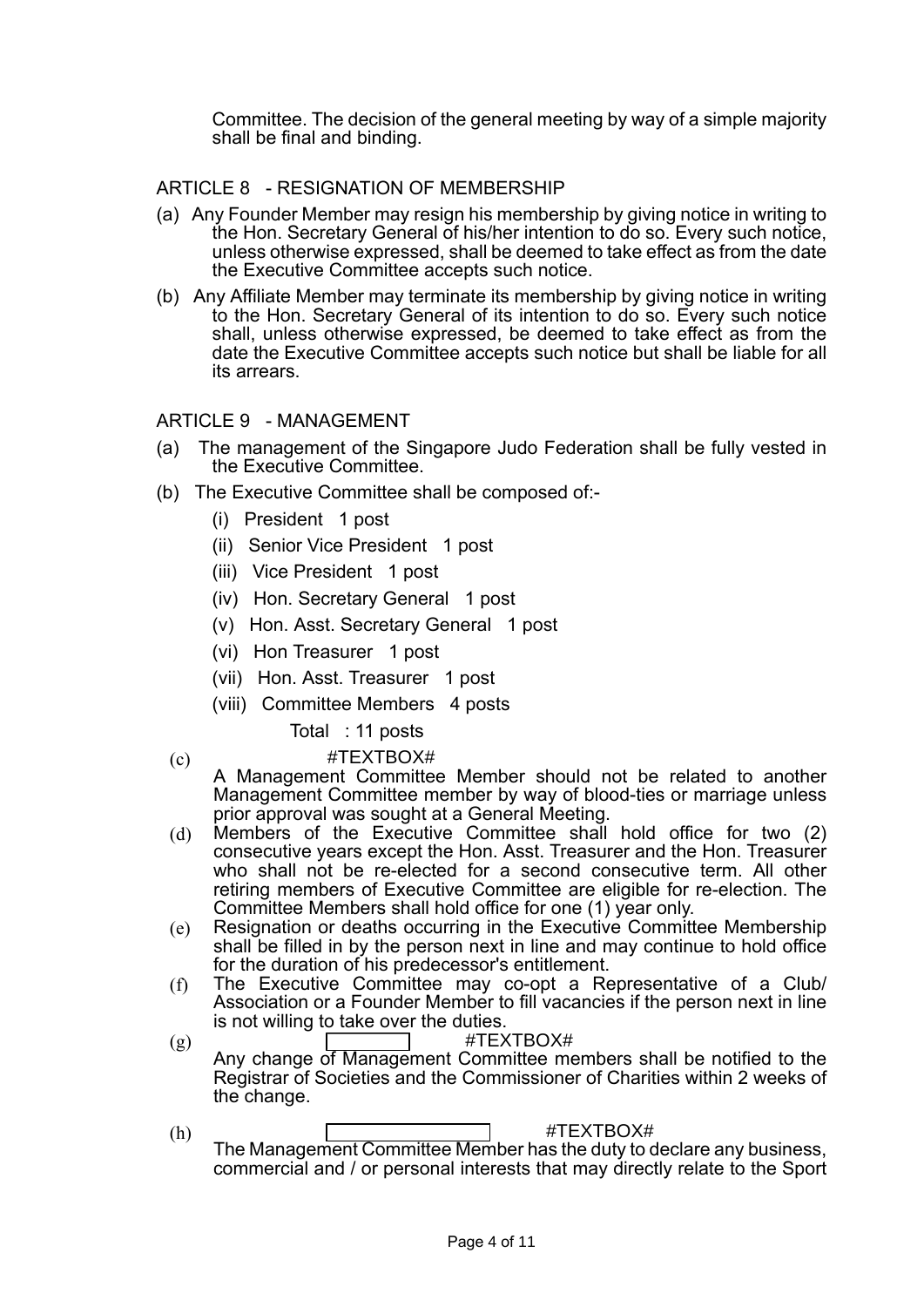or Management of the Association at the earliest possible opportunity to the Management Committee upon his appointment and subsequently as and when they arise.

ARTICLE 10 - POWERS OF THE EXECUTIVE COMMITTEE

The Executive Committee have the following powers:-

- (a) To fill up vacancies in the Executive Committee and Sub-Committee occurring during its term of office.
- (b) To carry out the objects of the Federation as set out in Article 3 and to make, maintain and publish all regulations and bye-laws in connection therewith.
- (c) To prohibit holding of unauthorised Judo Championships at National level by affiliates.
- (d) To act as the sole authority for the interpretation of these rules and the decision of the Executive Committee thereon shall be final and binding on all members.
- (e) To prohibit any act or practice of a member which in the opinion of the Executive Committee is detrimental to the interests of the sport and to deal with any such member who disregard such prohibition in such manner as it may think proper.
- (f) To appoint Sub-Committees for special purposes with such powers as the Executive Committee may decide.
- (g) To decide on all doubtful and dispute points in connection with Championships, Tournaments, Contests or friendly matches, and such decision shall be binding in all respect by its members.
- (h) To organise and supervise the daily activities of the Federation.
- (i) To make decisions on all matters affecting the management of the Federation.
- (j) To promote Dan Grades and to recommend thereof to the Kodokan Institute of Judo, Tokyo.
- (k) To make such rules and regulations from time to time to govern the display and promotion of judo.

### ARTICLE 11 - DUTIES OF EXECUTIVE COMMITTEE MEMBERS

- (a) The President shall:-
	- (i) Preside at all Executive, General and Extraordinary General Meetings of the Federation, and such other meetings where necessary.
	- (ii) After consulting with the Hon. Secretary General he may act on emergency matters without calling for the meeting of the Executive Committee. However such acts as carried out in an emergency must be tabled at the next Executive Committee meeting, discussed and recorded in the minutes of the meeting.
- (b) The Senior Vice President and the Vice President in that order of seniority shall:-
	- (i) Perform the duties and execute the powers of the President in the latter's absence or at the latter's direction.
- (c) The Hon. Secretary General shall:-
	- (i) Record the proceedings of the Executive, General and Extraordinary General Meetings and submit the same to members of the Executive Committee on or before the next meeting.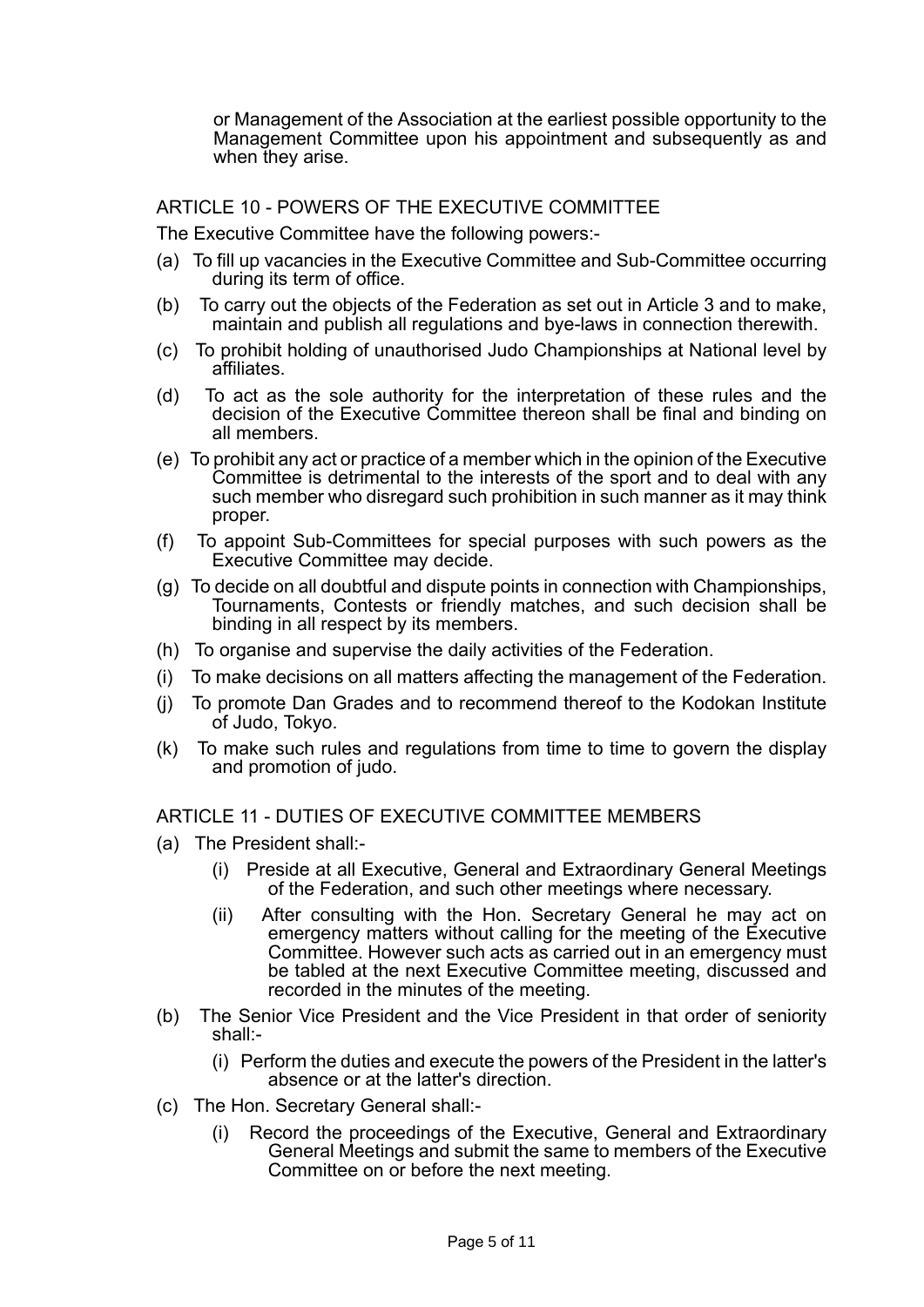- (ii) Call meetings of the Executive Committee at least once in three (3) months or at such frequencies whenever there is business to attend. He may also call a meeting if there is a request in writing by at least one-third (1/3) of the members of the Executive Committee.
- (iii) Keep proper record of all correspondence received and copies of all letters sent out by the Federation.
- (iv) Keep a register of all members of the Federation.
- (v) Report to the Executive Committee all his dealings and activities on behalf of the Federation.
- (vi) Submit to the Executive Committee all written complaints and suggestions received from members of the Federation at the next meeting.
- (vii) Prepare and submit the Annual Report of the Federation after it has been passed by the Executive Committee.
- (viii) Carry out the instructions given by the President, the Senior Vice President and in their absence of the Executive Committee.
- (ix) To notify all members in writing whenever new rules, amendments etc. of the Federation are made and also where alterations and additions are made in the Rules of the Sport by the International Judo Federation and Asia Judo Union.
- (x) Advise the President, the Senior Vice President and other Members of the Executive Committee on all matters of importance to the Federation.
- (xi) Keep a record of all articles belonging to the Federation and inform the Executive Committee of the loss or damage of such article(s).
- (d) The Hon. Asst. Secretary General shall:-
	- (i) Assist the Hon. Secretary General.
	- (ii) Perform the duties of the Hon. Secretary General and exercise the powers during his absence.
- (e) The Hon. Treasurer shall:-
	- (i) Advise the President, Senior Vice President and the Hon. Secretary General on all matters relating to the finances of the Federation whenever the need arises.
	- (ii) Sign all cheques drawn against the funds of the Federation; such cheques thus signed must be countersigned by the President or the Senior Vice President. In the absence of the Hon. Treasurer the President and Senior Vice President shall sign all cheques.
	- (iii) Receive all monies collected and issue receipts thereto and deposit the same in the appropriate banks approved by the Executive Committee in the Name of the Federation.
	- (iv) To keep a record of proper account of all income and expenditure including transactions if any of the Federation.
	- (v) Inform the Executive Committee of members not complying with "ARTICLE 7 " of the Constitution.
	- (vi) Submit a report of the accounts to the Executive Committee at each meeting or in any event not later than the third meeting.
	- (vii) Keep a petty cash of not exceeding \$500/.
- (f) The Hon. Asst. Treasurer shall:-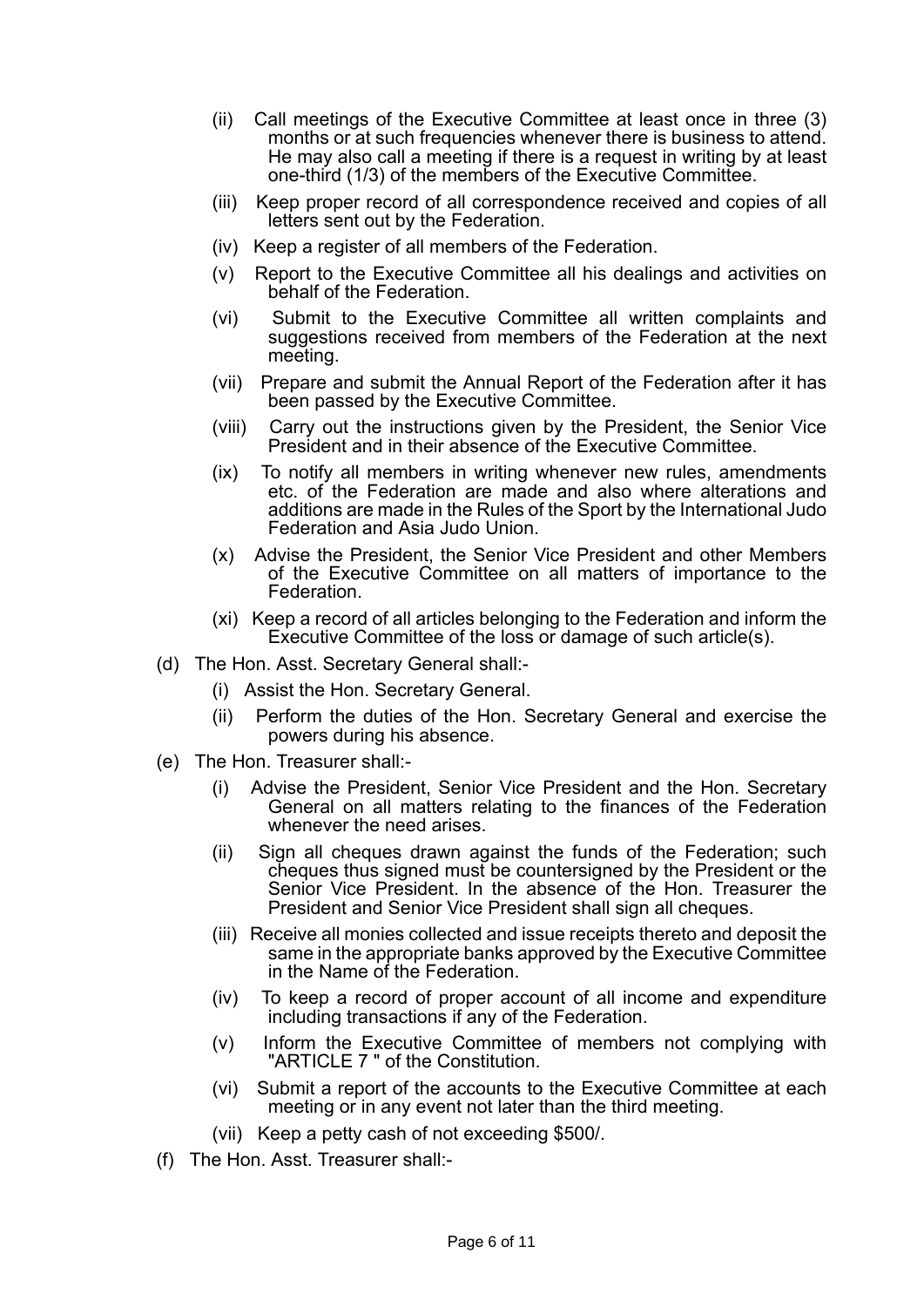(i) Hon. Asst. Treasurer shall assist the Hon. Treasurer and perform his duties in the latter's absence. The Hon. Asst. Treasurer shall not, however, sign the cheques of the Federation except in the case where the Executive Committee has expressly stated so.

## ARTICLE 12 - AUDITORS

- (a) Hon. Auditors: Two Hon. Auditors shall be elected at the Annual General Meeting and will hold office for one year only and may not be re-elected. The Hon. Auditors shall not be members of the Executive Committee. They will be required to audit the monthly statement of accounts and present a report on the monthly statement of accounts at the Executive Committee meetings. They may also be called upon by the President to audit the Federation's account for any period within their term of office at any date and make a report to the Executive Committee.
- (b) External Auditors: The Federation's Annual Statement of Accounts shall be audited by a firm of Public Accountants as approved by the Executive Committee.

#### #TEXTBOX#

(c) The External Auditors shall be changed at least once in every (5) years.

### ARTICLE 13 - MEETINGS

(a) Annual General Meetings

The Annual General Meetings of the Federation shall be held in the month of April or May in each year at such time and place as the Executive Committee shall determine. Its business shall be as follow:-

- (i) To confirm the Minutes of the previous Annual General Meeting.
- (ii) To receive and approve from the Executive Committee the statement of account for the preceding financial year.
- (iii) To receive and approve from the Executive Committee the Annual Report.
- (iv) To transact any other business for which 14 days notice has been given in writing to the Hon. Secretary General.
- (v) After the acceptance of the minutes, report and accounts, the Executive Committee shall be dissolved.
- (vi) The newly elected President shall take over the Chair upon the election of the Executive Committee.
- (b) Extraordinary General Meeting

An extraordinary General Meeting shall be called by the President or upon his receiving a signed requisition of not less than one-third (1/3) of the total number of Affiliate Members stating the business of the meeting.

- (c) Executive Committee Meeting
	- (i) The Executive Committee shall meet at least once in three (3) months or at such frequencies as requested by the President and/or the Hon. Secretary General.
- (d) Sub-Committee Meetings
	- (i) Such meetings shall be held as and when necessary in order to complete its specific business or tasks in hand.
	- (ii) Notice for such meetings shall be sent by the Hon. Secretary of the Sub-Committee.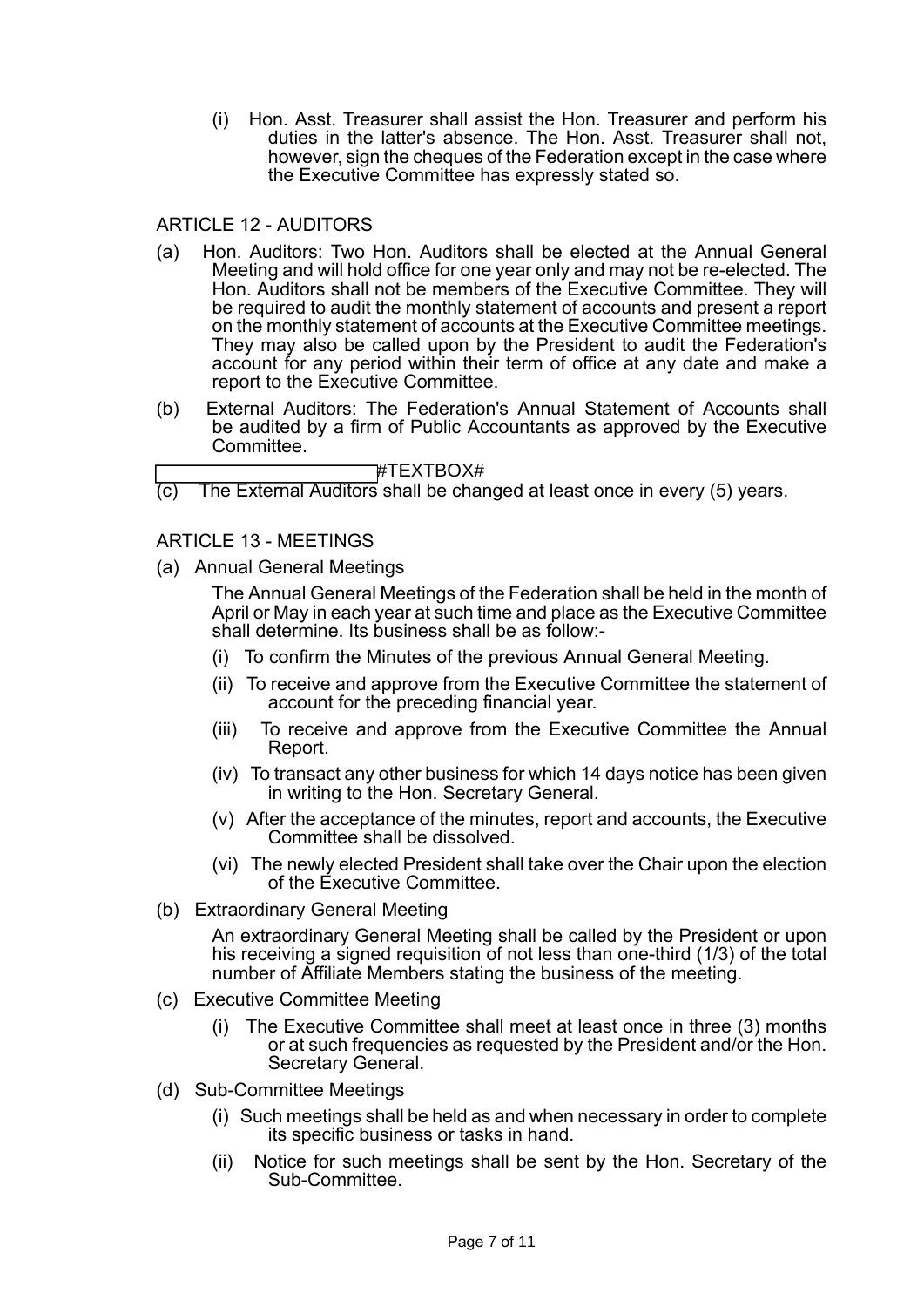(iii) Records shall be kept of the proceedings but the final report to the Executive Committee must be in writing.

## ARTICLE 14 - NOTICE OF MEETINGS

- (a) All notices required to be given to members shall be deemed to have validly been given to all members if sent by prepaid letter post to each member at his address recorded in the register of members. Each member shall be responsible for notifying the Hon. Secretary General of any change of address.
- (b) General Meetings A minimum of fourteen (14) days written notice shall be given before the meeting is convened.
- (c) Executive Committee Meeting

The Executive Committee Meeting shall have a minimum of seven (7) days written notice before commencement of the meeting.

(d) Sub-Committee Meetings Such meetings shall be held as and when necessary.

#### ARTICLE 15 - QUORUM

- (a) The Quorum for a General Meeting or Extraordinary General Meeting shall be not less than one-third (l/3) of the total number of affiliate Members of Singapore Judo Federation combined
- (b) The Quorum for the Executive Committee Meeting shall be a minimum of six (6) of its members.
- (c) In the event of there being no quorum at any General or Extraordinary General Meeting then the meeting shall be adjourned for one hour and the members present at the adjourned meeting shall form a quorum and the meeting continued. But they shall have no power to alter, amend or make amendments or additions to the Constitution.
- (d) In the event of there being no quorum at the Executive Committee Meeting, the meeting shall be adjourned for half an hour and the members present at the adjourned meeting shall form a quorum and the meeting continued.

ARTICLE 16 - ELECTION

- (a) Only Founder Members and one Representative from each one of the Affiliated Clubs/Associations shall be eligible to stand for election at the Annual General Meetings. They are also eligible to propose and second any nominees for the election.
- (b) Every person nominated shall be present in person at the Annual General Meeting and must consent to be elected.

#### ARTICLE 17 - VOTING

- (a) (i) AGM & EGM
	- Every affiliate member (through their authorised representative present) is entitled to one vote.
	- (ii) Voting shall be by ballot paper prepared by the Hon. Secretary General. Voting may be acceptable by a show of hands provided this is agreed upon unanimously by members present.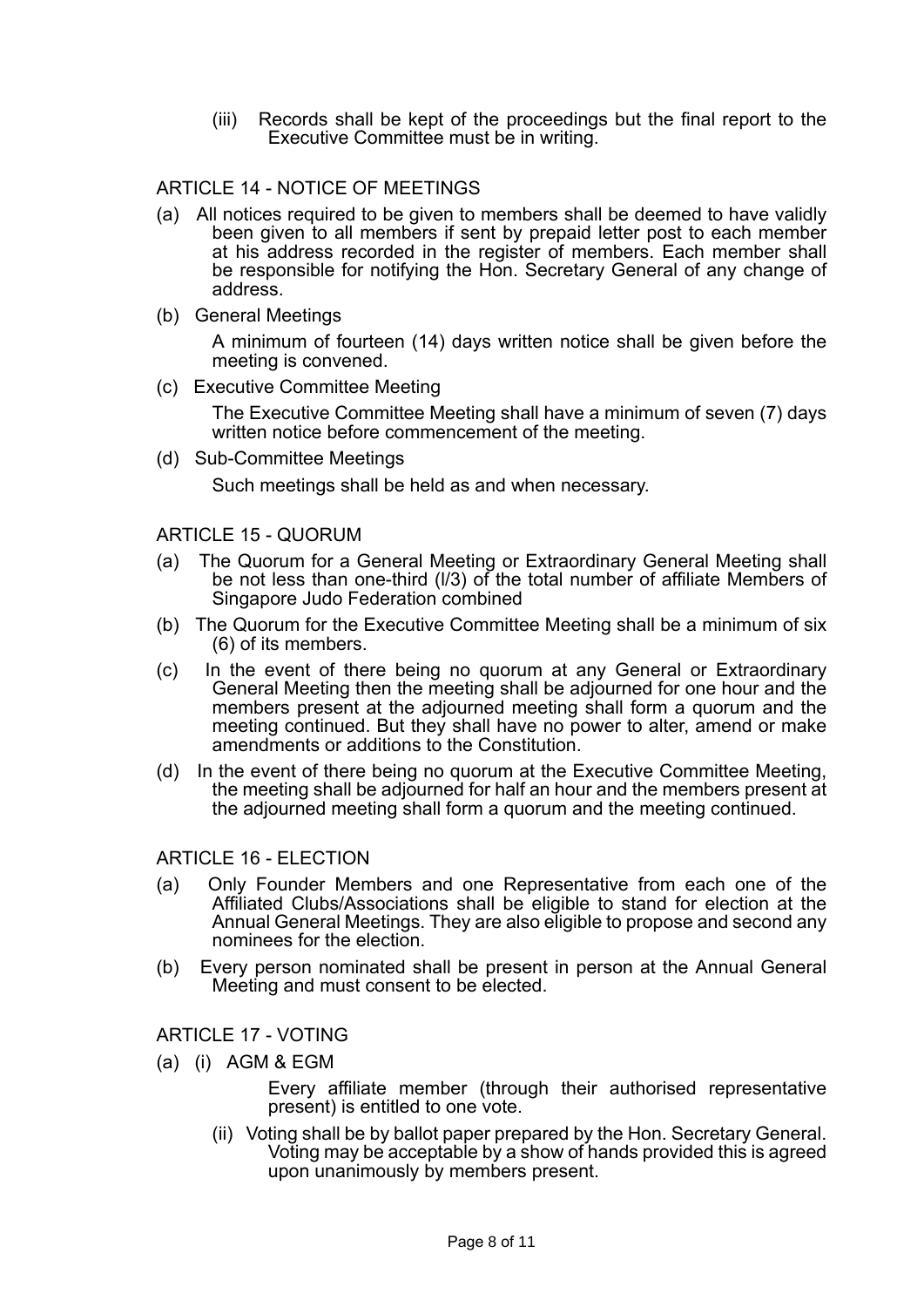- (b) (i) At other meetings each member of the Committee is entitled to one (1) vote.
	- (ii) The method of voting at these other meetings shall be in the manner decided upon by the Chairman of the Committee.
- (c) At all meetings, except at the A.G.M., the Chairman shall have a casting vote.
- (d) Representatives of Affiliated Club/Association who are unable to attend a General Meeting or an Extraordinary General Meeting or an Executive Committee Meeting for any valid reason(s), shall vote by granting a written proxy to any one of the members present at the meeting concerned. However an absentee shall confine the granting of 'vote by proxy' to one person only, for example; A, an absentee, can give his 'vote by proxy' to B or C or D, but not to B, C and D. Each proxy is entitled to one vote on any one issue. No member present shall have more than two proxy votes at any meeting. 'Vote by Proxy' shall be given only on printed form(s) issued by the Federation.

### ARTICLE 18 - PATRONS

The Federation may through its Executive Committee accept Patrons and Patron in Chief who are keenly interested in the promotion of Judo, and who are willing to assist the Federation financially.

#### ARTICLE 19 - AUDITING

The Financial Year of the Singapore Judo Federation commences on the 1<sup>st</sup> of

April of any year and closes on the 31<sup>st</sup> of March of the following year. A Statement of Accounts for the year ending and duly audited by the external auditors shall be submitted by Hon. Secretary or in his absence by Hon. Asst. Treasurer to the Annual General Meeting.

### ARTICLE 20 - FINANCE

- (a) The Finance of the Federation such as income and expenditure for the current financial year shall be transacted through a current account of a bank approved by the Executive Committee.
- (b) All other finances of the Federation shall be dealt with by the Executive Committee in accordance with the objects of the Federation as stated in Article 3 of the CONSTITUTION.
- (c) The Annual Report and a Statement of Accounts shall be posted to each member by the Hon. Secretary General at least two weeks before a General Meeting or an Extraordinary General Meeting called for this purpose.

### ARTICLE 21 - TRUSTEES

- (a) Should the Federation at any time acquire any immovable property, such property shall be vested in Trustees subject to a declaration of trust. Any trustee may at any time resign his trusteeship or have his trusteeship terminated by the Executive Committee. Should a trustee die or become insane, or of unsound mind or moves permanently or is absent from the Republic of Singapore for a period of one year shall be deemed to have resigned his trusteeship and the vacancy filled at the General Meeting. The number of trustees appointed shall not be less than two (2) or exceed five (5).
- (b) #TEXTBOX#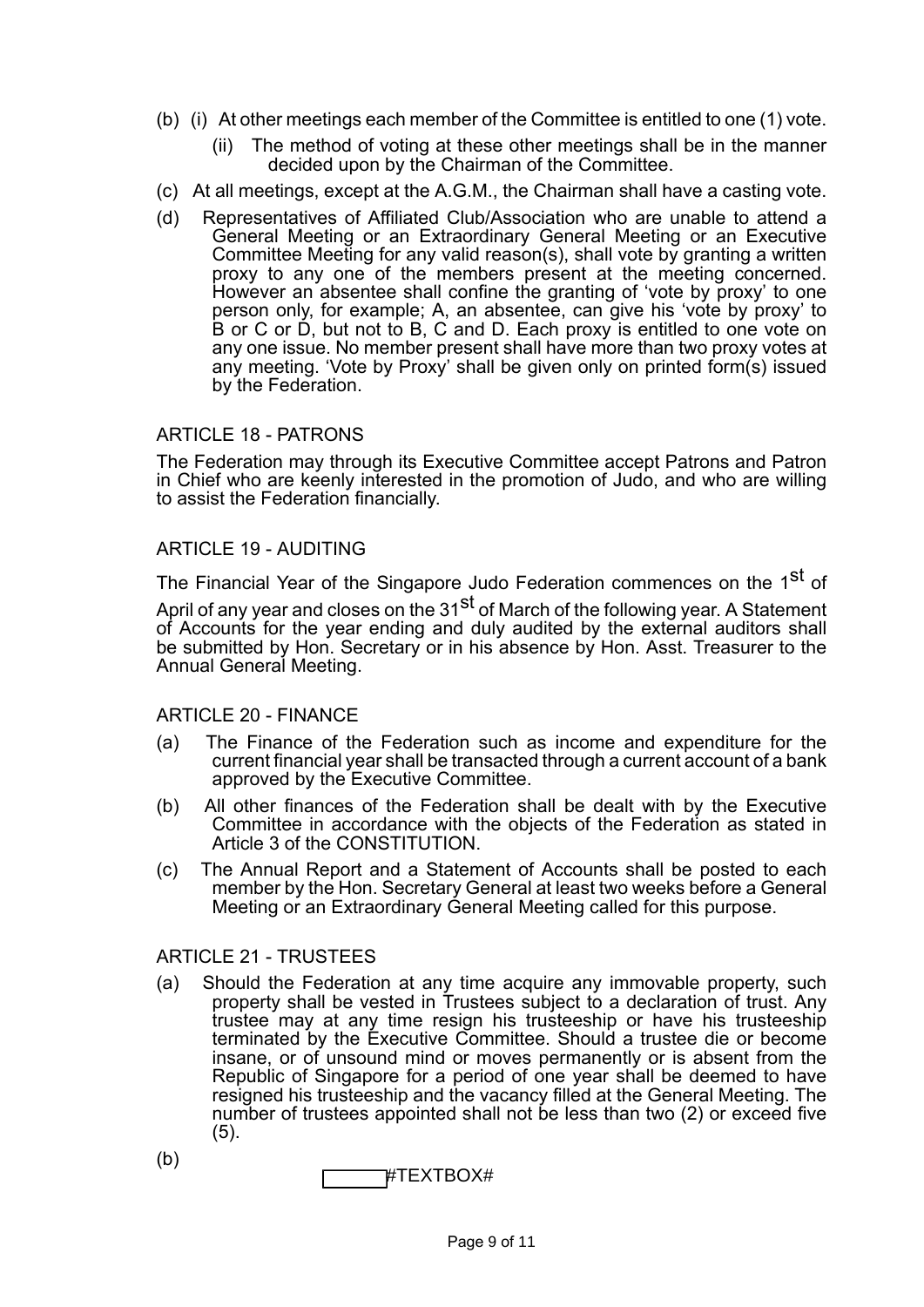Notice of any proposal to remove a trustee of his trusteeship or to appoint a new trustee to fill a vacancy must be by affixing in the premises of the Federation a document containing such proposal at least two (2) weeks before the meeting at which the proposal is to be discussed. The result of such meeting shall be notified to the Registrar of Societies and the Commissioner of Charities within 2 weeks.

## ARTICLE 22 - PROHIBITIONS

- (a) Gambling of any kind such as playing of paikow or mahjong, whether for stakes or not are forbidden in the Federation's premises. No member shall bring to the Federation's premises materials for gambling.
- (b) The Federation's premises shall not be used for drug taking. No member shall bring to the Federation's premises drugs or other items illegal in the Republic of Singapore.
- (c) The funds of the Federation shall not be used to pay the fines of member who have been convicted in the courts.
- (d) The Federation shall not attempt to restrict or in any other manner interfere with trade or prices or engage in any Trade activities as defined in the Trade Union Act.
- (e) The Federation shall not indulge in any political or religious activities or allows its funds and or premises to be used for these purposes.
- (f) The Federation shall not hold any lottery, whether confined to its members or not, in the name of the Federation or its Executive Committee or members.

## ARTICLE 23 - GENERAL PROVISIONS

- (a) The Federation makes no distinction among its members for reasons of sex, race, colour, religion or politics.
- (b) The Federation forbids all racial or religious discussion or demonstrations in its premises.

### ARTICLE 24 - DISSOLUTION

(a) The Federation shall not be dissolved except with the consent of not less than three-fifth (3/5) of the members of the Federation either in persons or by proxy at the General Meeting convened for the purpose or by postal vote.

(b)

### #TEXTBOX#

In the event of the Federation being dissolved as provided above, where there remains, after all other debts, costs and expenses have been duly satisfied in full, any property whatsoever, such surplus shall not be paid out or distributed among the members of the Association but shall be given or transferred to such institution or institutions which is an approved institution(s) of a public character pursuant to the provisions / regulations of the Charities Act (Cap. 37).

(c)

#### #TEXTBOX#

A certificate of dissolution shall be given within seven (7) days of the dissolution to the Registrar of Societies and the Commissioner of Charities.

ARTICLE 25 - PRESS RELEASE